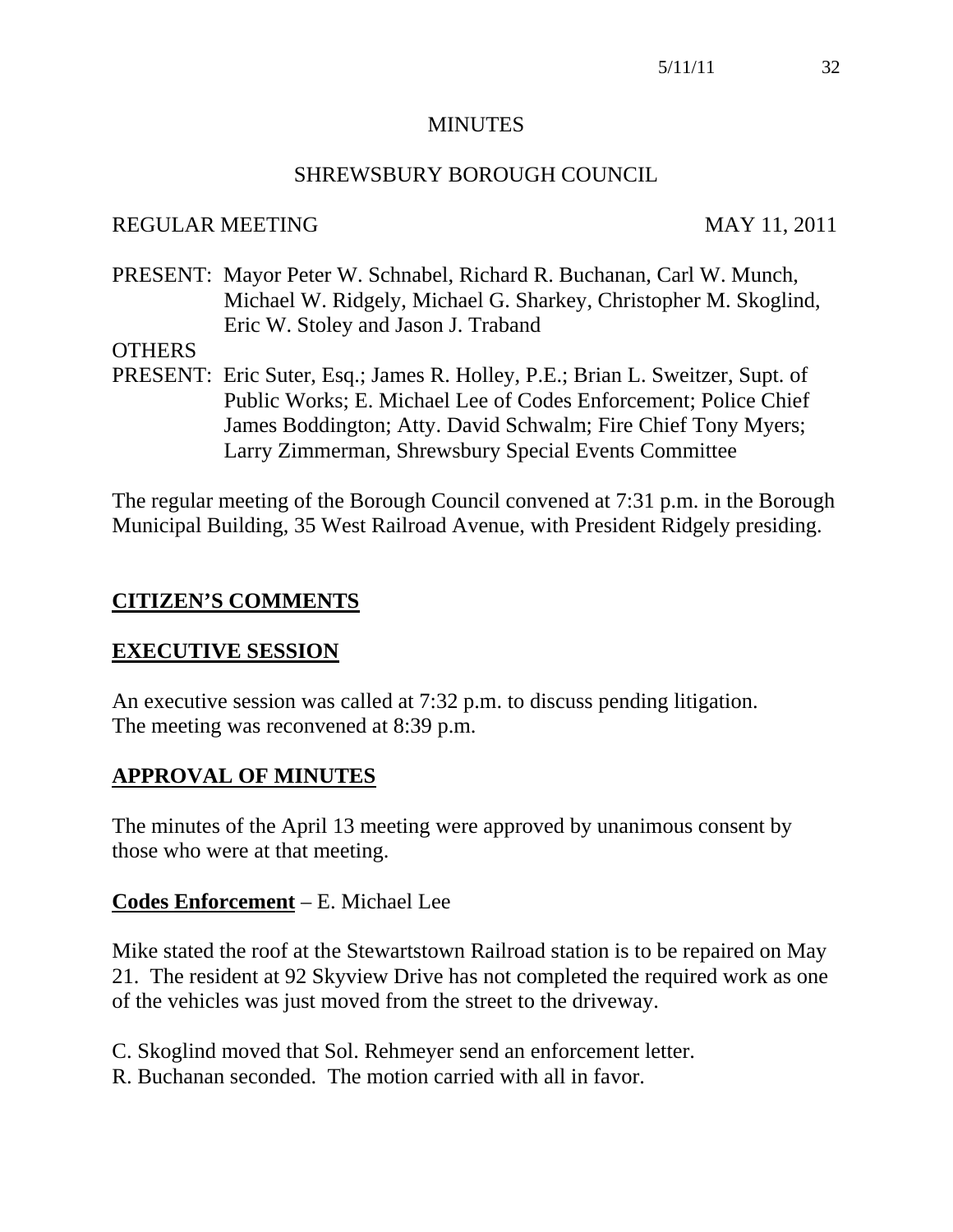Mike is also working on some violations at 29 Covington Drive, 133 South Main Street, and 514 South Main Street.

Mike was asked about the wall at the apartment building on North Highland Drive as it is still in need of repair. A list of contractors was given to the property owner last fall and he has not followed through. Mike will contact him again.

# **Southern Regional Police** – Chief Boddington

The March report was reviewed by Chief Boddington. Chief Boddington stated he was in attendance to let Council be aware that Loganville Borough has approached the Commission to purchase approximately five hours a week with calls for special services being approved and coordinated through the Borough Council president. The time would be for special events, school visitations, community service details patrolling, business checks and enforcement of some local ordinances. The Pennsylvania State Police would still be the first due responder with the Southern Regional Police being the second due responders with reciprocal back up. The total cost rate per hour is \$65.31 and an agreement is being prepared to be reviewed and approved by our representatives on the Commission. Chief Boddington was asked to track the calls carefully that the Pennsylvania State Police pass along to the Department. This is a trial period until the end of the year and Loganville Borough may purchase more than five hours a week next year.

R. Buchanan moved to authorize the Southern Regional Police Commission to enter into an agreement for contracted services to Loganville Borough on a limited basis subject to Mayor Schnabel and R. Buchanan's review and approval of the agreement.

C. Munch seconded. The motion carried with all in favor.

# Intent to Withdraw Letter

All three Boroughs had submitted a letter of intent to withdraw from the Southern Regional Police Commission/Department by the end of this year. Discussions held recently reflect a positive future for the Department. A letter will be going to the Police Commission from the three Mayors and Council Presidents giving the Police Commission the support of the three Boroughs.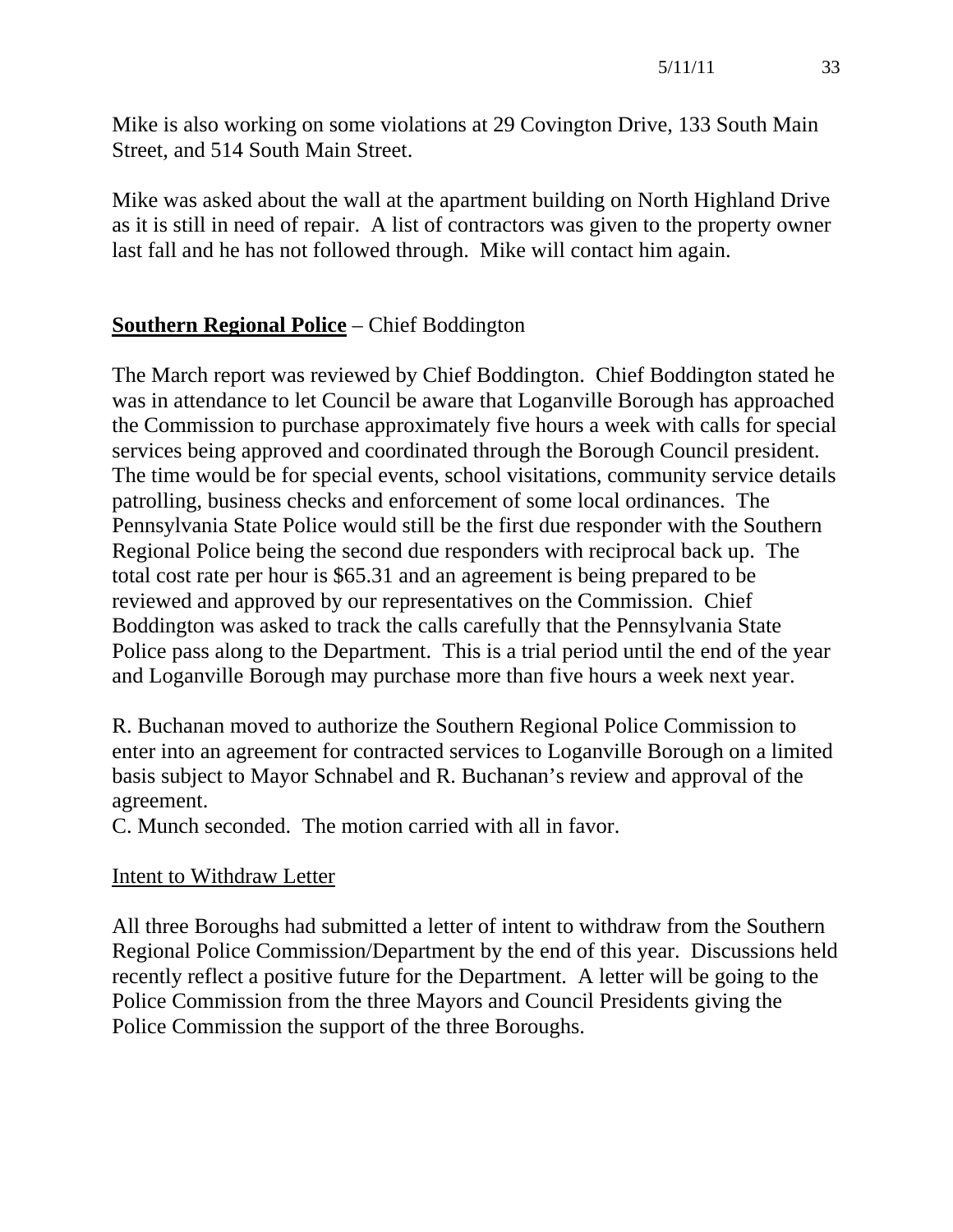R. Buchanan moved that the letter of intent to withdraw sent by Shrewsbury Borough last November be withdrawn with a letter to be sent to the Southern Regional Police Commission stating the same.

E. Stoley seconded. The motion carried with all in favor.

A mailing will be sent to our residents to let them know of the resolution and that the Southern Regional Police Department will still be their police department.

Regarding the letter that New Freedom Borough sent its residents, the Commission will be responding to the items mentioned in the letter.

# **APPROVAL OF EXPENDITURES AND REPORT OF ACCOUNTS**

C. Skoglind moved to approve the expenditures and report of accounts for March and April.

C. Munch seconded. The motion carried with all in favor.

# **BILL LIST**

The bill list for April was presented: General account: check numbers 10575 thru 10606; Water account: check numbers 4564 thru 4572; Sewer account: check numbers 4317 thru 4324; Highway Aid: check number 838.

C. Skoglind moved to approve the April bill list.

R. Buchanan seconded. The motion carried with all in favor.

# **PAYROLL REGISTER**

C. Skoglind moved to approve the April 4 and 18 payroll registers.

E. Stoley seconded. The motion carried with all in favor.

# **SUBDIVISION AND LAND DEVELOPMENT BUSINESS**

E. Stoley stated the Heathcote Glen II plan was in staff review yesterday and Council should have the proposal for the portion of the road that's in the Township ahead of time or review of the final plan may be postponed until an agreement is reached.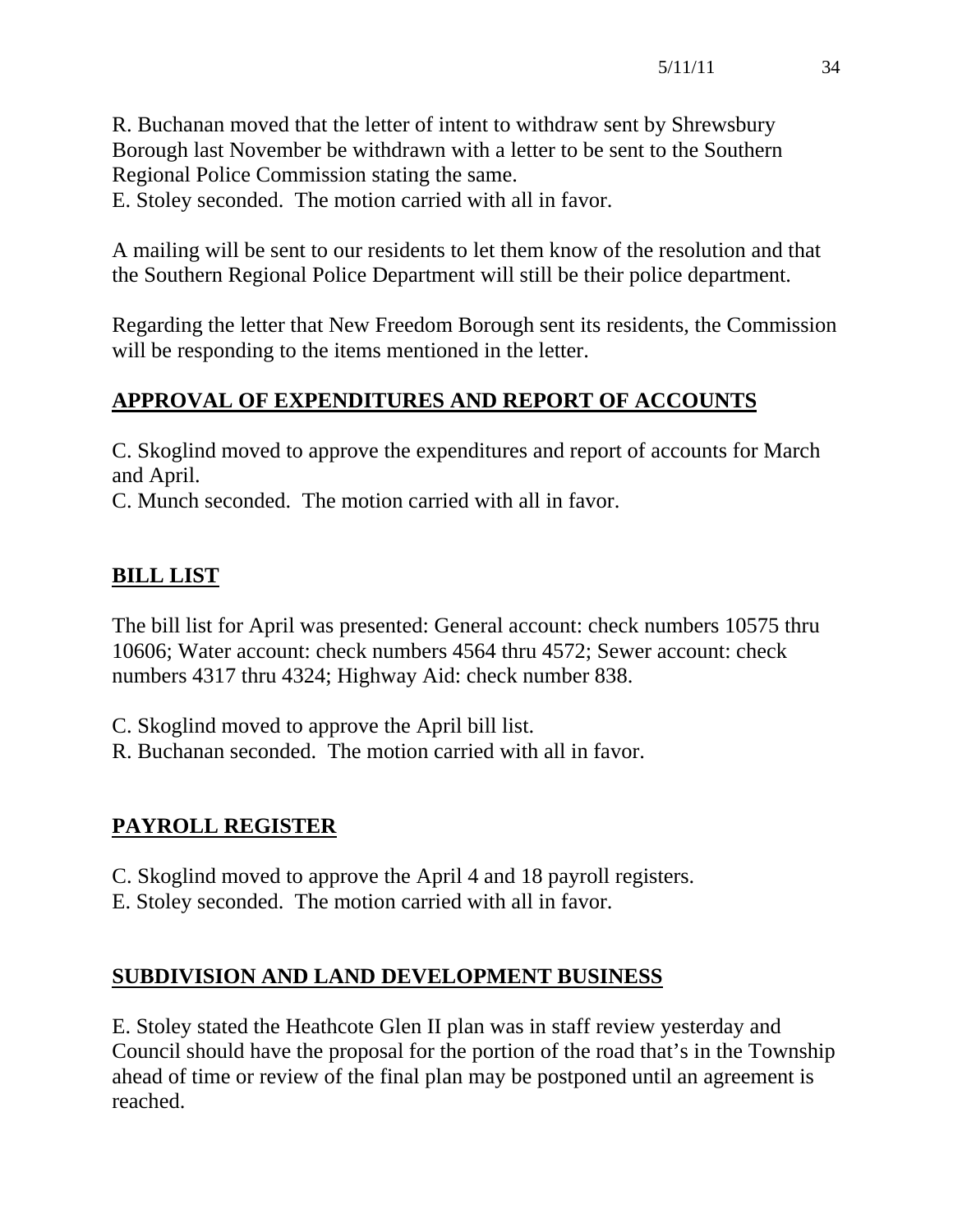# **Water & Sewer** – Richard R. Buchanan

#### Agreement with The York Water Company for Sewer Customers

The agreement would be for our sewer customers who have water from The York Water Company to shut off the water until the sewer bill is paid. The Municipal Authority will be told that Borough Council supports the Authority entering into an agreement with The York Water Company.

#### Lutheran Home Garden

The Lutheran Retirement Village is planning to place a garden next to the Village Well on their property and would like to obtain water to water the plants at the Village Well through an outside spigot. Since it's the Home's water and it will go back into the ground, it was decided to install a meter and re-assess the usage in a year. The Home provides snow plowing at the well.

C. Skoglind moved to have a meter installed for use at the garden with no charge and to re-assess the usage in a year.

M. Sharkey seconded. The motion carried with all in favor.

#### **Public Roads & Lighting** – Eric W. Stoley

#### Street Sweeper

The total cost for the street sweeper this year was \$5,567.50 compared to \$6,762.00 in 2009.

#### Road Paving

The Public Works Department televised all the storm and sanitary sewer pipes on Foxtail Court and Shetland Drive and are in good shape. The curb at 5 Foxtail Court will be replaced due to deterioration.

#### Crack Sealing

Crack sealing will take place in late August.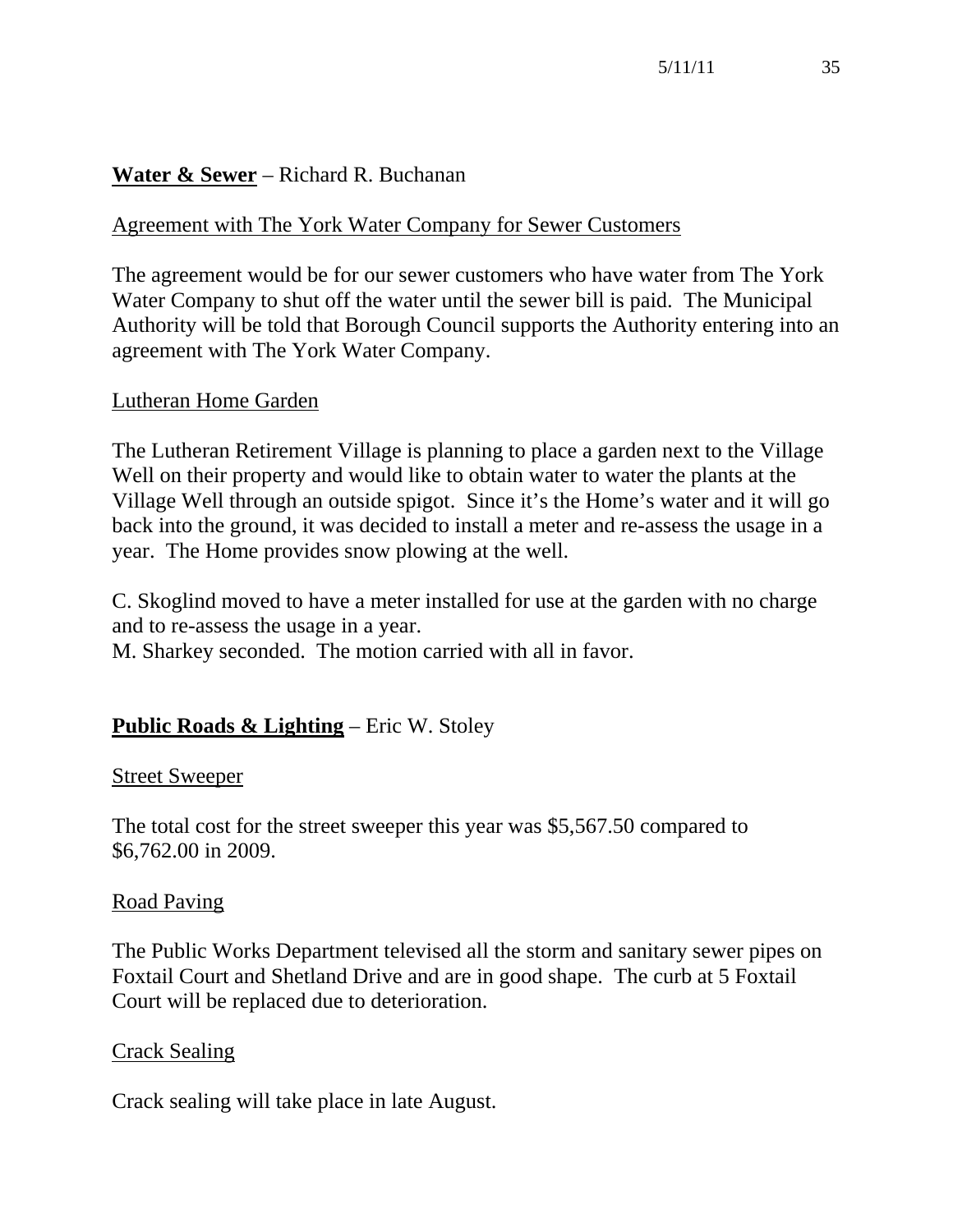# **Public Lands & Buildings and Finance** – Christopher M. Skoglind

#### Scout House Work

The new Scout House building floor has not been sealed and the plumbing cannot begin until the floor is complete.

#### 2010 Audit

The Committee met with the auditor prior to the meeting and the finances of the Borough are in good shape.

The report will be adopted formally at the June meeting.

#### New Truck

The new truck arrived and permission was asked to sell the 2000 Chevrolet stake body truck.

E. Stoley moved to advertise to sell the 2000 Chevrolet stake body truck. R. Buchanan seconded. The motion carried with all in favor.

#### Quarterly Budget Review

A quarterly budget review is tentatively set for Wednesday, June 15.

#### Holiday Tree

The tree is diseased and dying; Sam's Tree Service is looking for a replacement. M. Sharkey stated he had a 12 – 15 foot Blue Spruce tree he would donate.

#### **ENGINEER'S REPORT**

#### H2O Grant

Only three grants were awarded in York County this year. Our application will be considered again next year.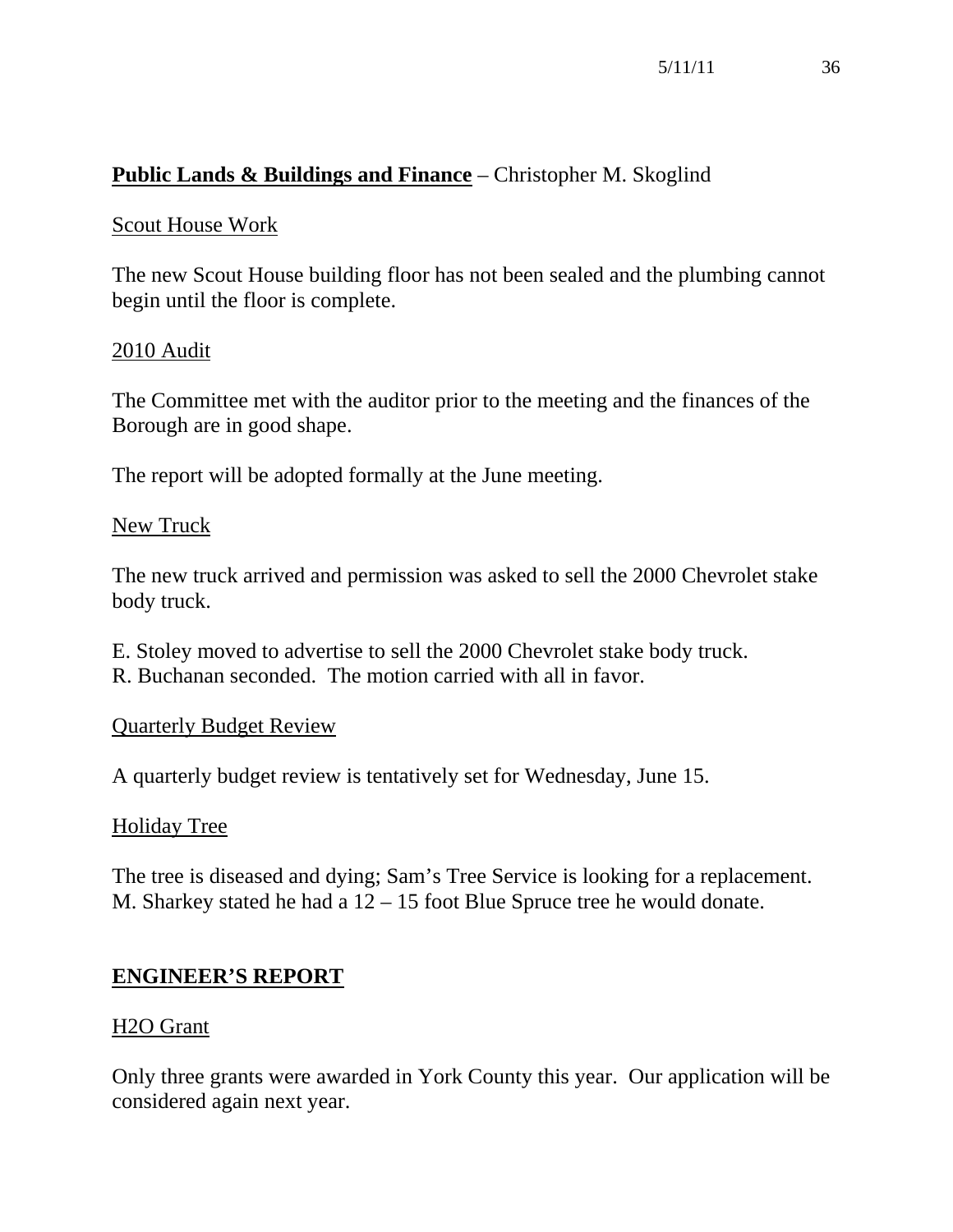# Recommendation of Payment to Control Systems 21

Eng. Holley recommended the five percent bid bond funds be returned to Control Systems 21 in the amount of \$1,180.22 for the digital recording equipment.

C. Skoglind moved to approve the payment to Control Systems 21 in the amount of \$1,180.22.

M. Sharkey seconded. The motion carried with all in favor.

# York County Integrated Water Resources Plan

A letter was received from the PA Department of Environmental Resources that all municipalities in York County must adopt ordinances to meet the requirements of the Storm Water Management Act. Eng. Holley's office is preparing an ordinance for adoption.

## York County Block Grant

Applications for the years 2012 thru 2014 are due by June 3. The area south of the railroad tracks automatically qualifies for block grant funds. B. Sweitzer suggested the sewer slip lining project that will cost about \$600,000.00 or the large water line replacement project could be included in the request.

C. Skoglind moved to authorize the signing of a resolution authorizing the filing of an application for the 2012 – 2014 block grant program through the County. J. Traband seconded. The motion carried with all in favor.

C. Skoglind moved that the sewer slip lining project be included in the application and any other projects submitted for consideration to be included as well. R. Buchanan seconded. The motion carried with all in favor.

# **SOLICITOR'S REPORT**

# Gymnastics of York/York Traditions Bank, 21 South Hill Street

Attorney MacNeal has advised that their engineer is finishing a survey and upon completion will begin work on concept drawings for parking and traffic circulation.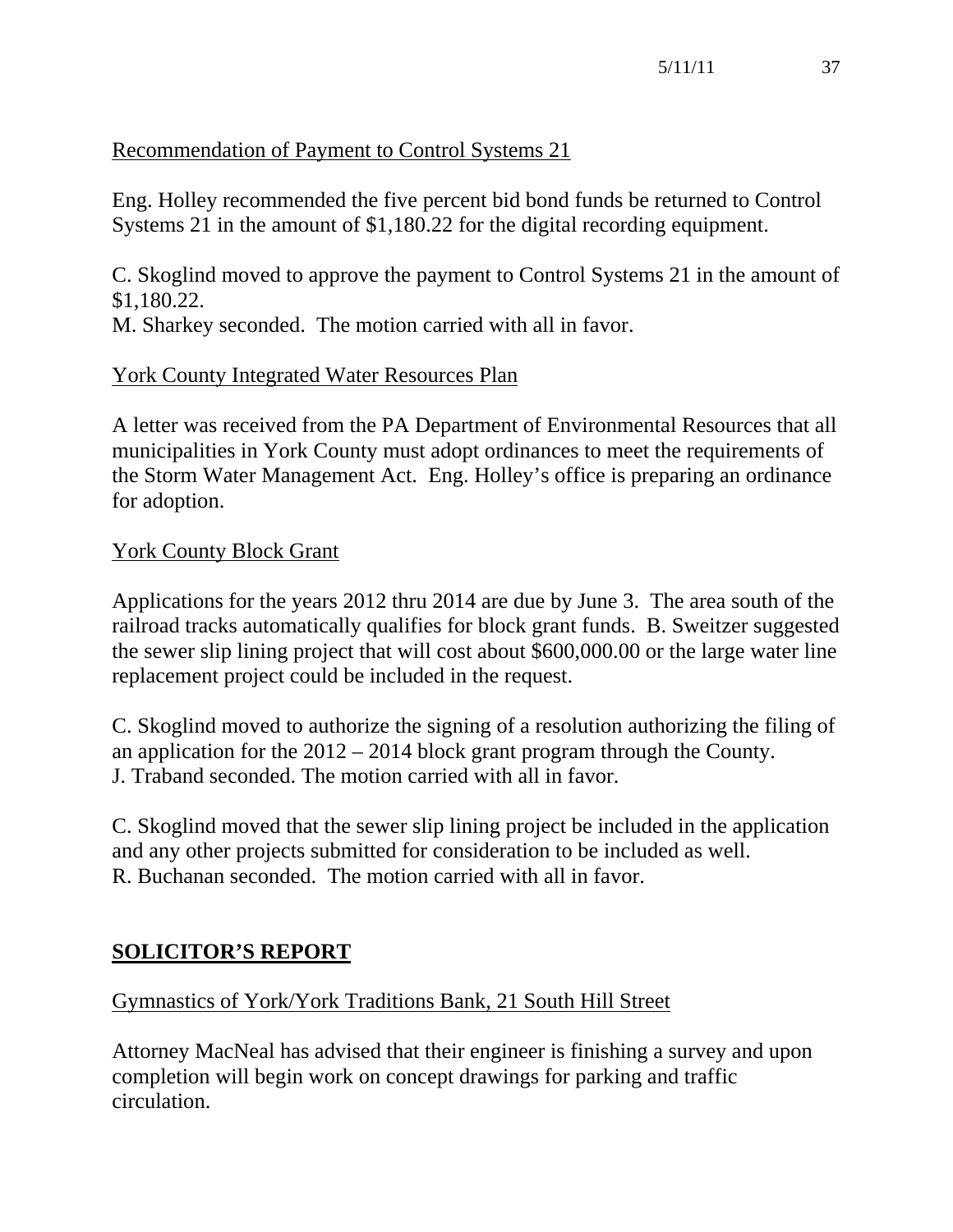# McCleary Easements, 58 Brook Meadow Circle

The reciprocal cross easement allowing owners of the property to access the property using the driveway located on Borough property and allowing the Borough to access the Meadow Well using a portion of the McCleary property is ready to be signed.

E. Stoley moved that the agreement be signed. M. Sharkey seconded. The motion carried with all in favor.

#### Park and Pavilion Use for Special Events

Sol. Rehmeyer prepared an Application and Rules and Regulations for reserving the park, pavilions, or bandstand for special events. A copy was provided for review and comment.

#### Fireworks Permit

An application and permit for display fireworks was prepared for the upcoming fireworks display at the carnival.

E. Stoley moved to authorize the signing of the permit for the July 2 fireworks display.

R. Buchanan seconded. The motion carried with all in favor.

E. Stoley moved to accept the forms as prepared.

R. Buchanan seconded. The motion carried with all in favor.

#### Amendment to Buffer Easement for Shrewsbury Center

Kimco still has the agreement; the work has been done.

## Memorandum of Understanding Between York County Conservation District and the Borough

Sol. Rehmeyer's office is waiting for the Conservation District to issue the proposed ordinance with respect to some of the legal issues that arose after review of the Memorandum of Understanding.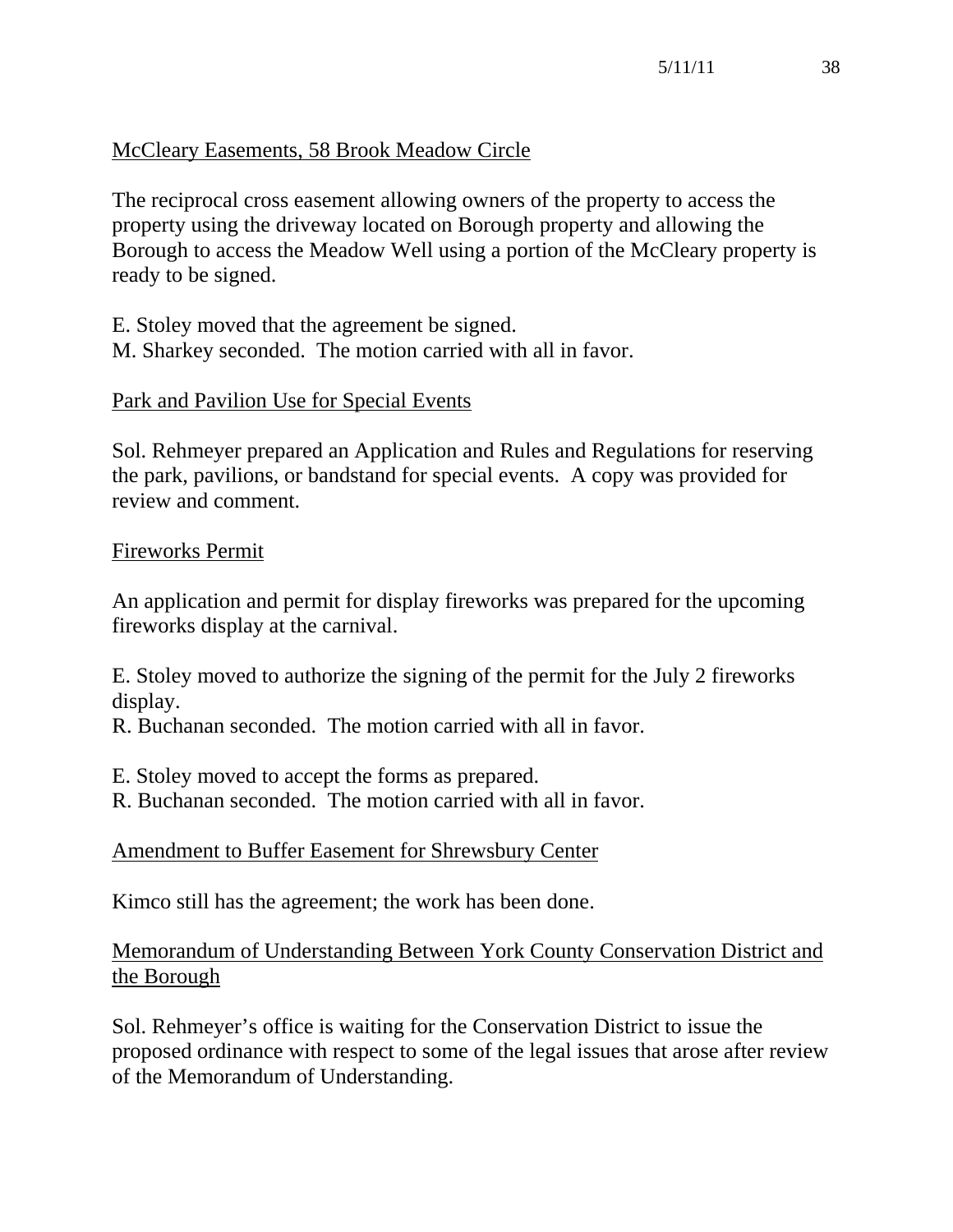#### Residential Sprinkler Law

The law was repealed so nothing further needs to be done.

#### Stewartstown Railroad Company Right-of-Way Abandonment

A letter and documentation to support the request of the Estate of George M. Hart to permit the adverse abandonment of the entire 7.4 mile rail line of the Stewartstown Railroad Company was received this week.

This will be discussed further next month and Sol. Rehmeyer will be asked to include this in his solicitor's report.

## **Public Safety, Welfare and Personnel** – Michael G. Sharkey

**Secretary's Report** – Cindy L. Bosley

# **York Area Tax Bureau** – Michael G. Sharkey

Mike attended the April 25 meeting. Work is being done to merge the Adams and the York offices. Money market funds were discussed; draft minutes were in the mailboxes.

# **Subdivision, Land Development & Zoning** – Eric W. Stoley

# **Planning Commission/Regional Planning Commission** – Eric W. Stoley

The Regional Planning Commission keeps canceling the meetings due to lack of business and representation. The Borough will continue to participate. The KIOSK seemed like a good idea a few years ago, but each municipality has it's own website.

# **UNFINISHED BUSINESS**

#### Issue Control Sheet

The sheet was reviewed and updated.